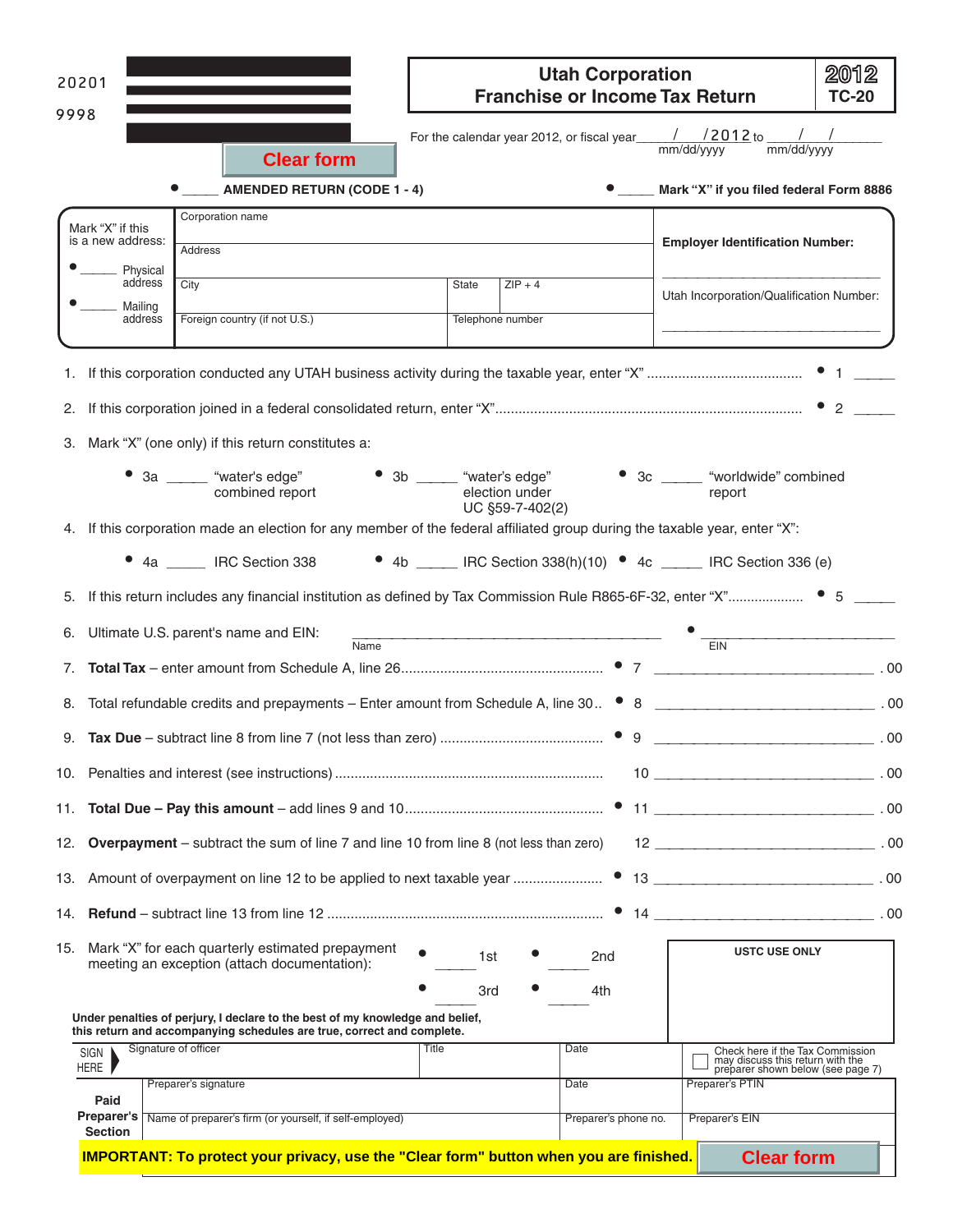| 20202 |                                                           |  | <b>Supplemental Information to be Supplied by All Corporations</b>                                                                                                                                                                                                                                                                          | TC-20_2 2012                                                                               |
|-------|-----------------------------------------------------------|--|---------------------------------------------------------------------------------------------------------------------------------------------------------------------------------------------------------------------------------------------------------------------------------------------------------------------------------------------|--------------------------------------------------------------------------------------------|
|       |                                                           |  |                                                                                                                                                                                                                                                                                                                                             |                                                                                            |
|       |                                                           |  | 2. If this corporation is dissolved or withdrawn, see Dissolution or Withdrawal in the General Instructions.                                                                                                                                                                                                                                |                                                                                            |
|       | 3. ________ Yes ________ No                               |  | Did this corporation at any time during its tax year own more than 50 percent of the<br>voting stock of another corporation or corporations? If yes, provide the following for each<br>corporation so owned: (attach additional pages if necessary):                                                                                        |                                                                                            |
|       |                                                           |  |                                                                                                                                                                                                                                                                                                                                             |                                                                                            |
|       |                                                           |  |                                                                                                                                                                                                                                                                                                                                             |                                                                                            |
|       |                                                           |  | City, state, ZIP Code entrance and contact the control of the control of the control of the control of the control of the control of the control of the control of the control of the control of the control of the control of                                                                                                              |                                                                                            |
|       |                                                           |  |                                                                                                                                                                                                                                                                                                                                             | Percentage of stock owned ________________% Date stock acquired (mm/dd/yyyy) _______/ ___/ |
|       | 4. No Yes _______ No                                      |  | Is more than 50 percent of the voting stock of this corporation owned by another corporation?<br>If yes, provide the following information about the corporation:                                                                                                                                                                           |                                                                                            |
|       |                                                           |  |                                                                                                                                                                                                                                                                                                                                             |                                                                                            |
|       |                                                           |  |                                                                                                                                                                                                                                                                                                                                             |                                                                                            |
|       |                                                           |  | City, state, ZIP Code                                                                                                                                                                                                                                                                                                                       |                                                                                            |
|       | Percentage of stock held ___________________%             |  |                                                                                                                                                                                                                                                                                                                                             |                                                                                            |
|       | 5. ________ Yes ________ No                               |  | Did this corporation or its subsidiary(ies) have a change in control or ownership,<br>or acquire control or ownership of any other legal entity this year?                                                                                                                                                                                  |                                                                                            |
|       | 6. Where are the corporate books and records maintained?  |  |                                                                                                                                                                                                                                                                                                                                             |                                                                                            |
|       | 7. What is the state or country of commercial domicile? _ |  |                                                                                                                                                                                                                                                                                                                                             |                                                                                            |
|       |                                                           |  | • 8. What is the last year for which a federal examination has been completed? $\frac{1}{\text{mm/dd/yyy}}$                                                                                                                                                                                                                                 |                                                                                            |
|       | date of final determination. Forward information to:      |  | Under separate cover, send a summary and supporting schedules for all federal adjustments and the federal tax<br>liability for each year for which federal audit adjustments have not been reported to the Tax Commission and indicate<br>Auditing Division, Utah State Tax Commission, 210 North 1950 West, Salt Lake City, UT 84134-2000. |                                                                                            |
|       |                                                           |  | • 9. For what years are federal examinations now in progress, and/or final determination of past examinations still pending?                                                                                                                                                                                                                |                                                                                            |
|       |                                                           |  |                                                                                                                                                                                                                                                                                                                                             |                                                                                            |
|       | <b>Revenue Service?</b>                                   |  | • 10. For what years have extensions for proposing additional assessments of federal tax been agreed to with the Internal                                                                                                                                                                                                                   |                                                                                            |
|       |                                                           |  |                                                                                                                                                                                                                                                                                                                                             |                                                                                            |
|       |                                                           |  |                                                                                                                                                                                                                                                                                                                                             |                                                                                            |

**Note:** Utah Code §59-7-519 extends the Statute of Limitations for tax assessment if federal audit adjustments are not fully reported.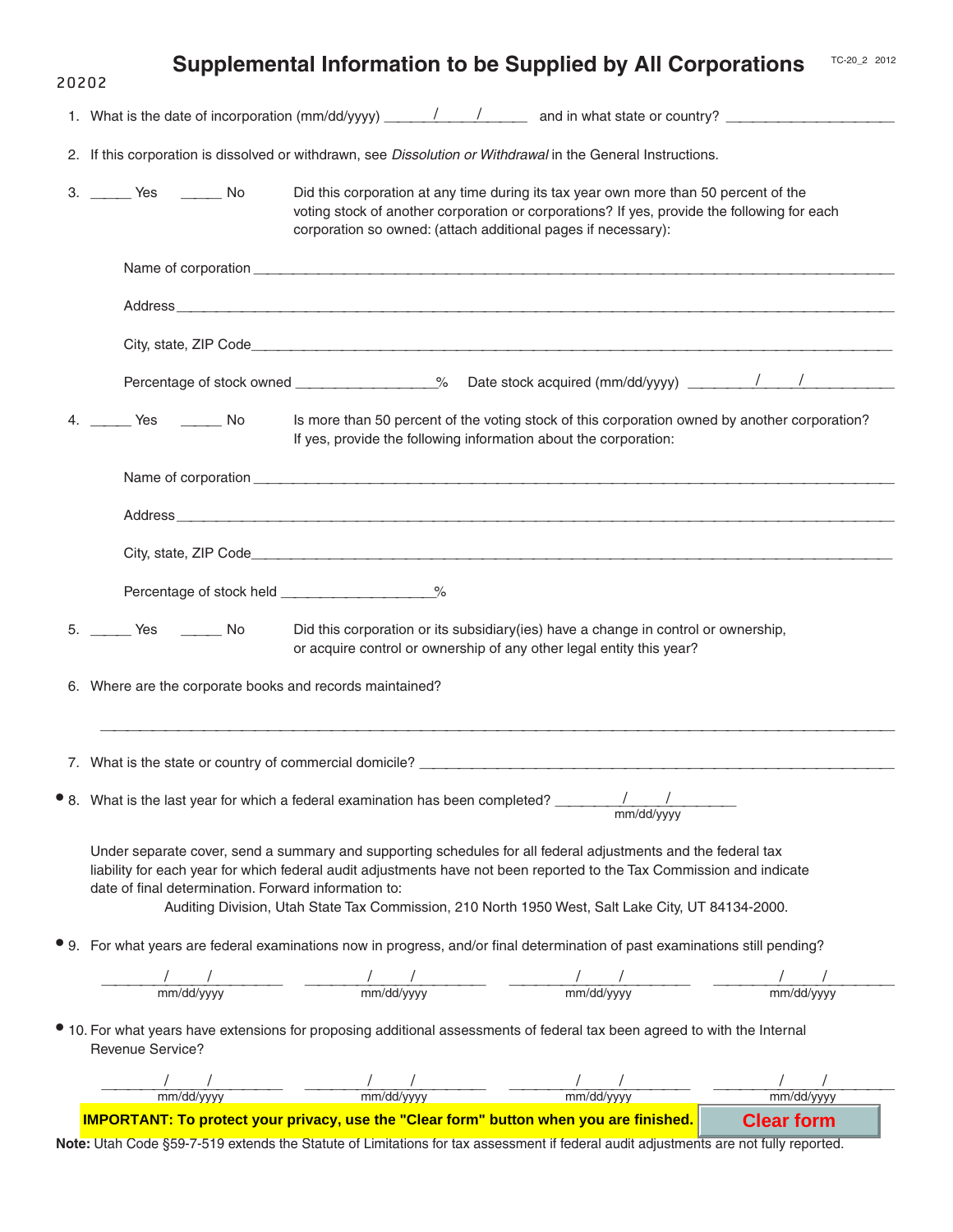TC-20 A\_1 2012

# **Utah Net Taxable Income and Tax Calculation Fage 1 and Tax Calculation**

| ٧ |  |
|---|--|
|---|--|

**TC-20, Schedule A**

|     | Unadjusted income (loss) before NOL and special deductions from federal form 1120, line 28 ● 1 _________________________________.00                                                                                                                                                           |  |
|-----|-----------------------------------------------------------------------------------------------------------------------------------------------------------------------------------------------------------------------------------------------------------------------------------------------|--|
| 2.  |                                                                                                                                                                                                                                                                                               |  |
| 3.  |                                                                                                                                                                                                                                                                                               |  |
|     |                                                                                                                                                                                                                                                                                               |  |
| 5.  |                                                                                                                                                                                                                                                                                               |  |
| 6.  |                                                                                                                                                                                                                                                                                               |  |
| 7.  |                                                                                                                                                                                                                                                                                               |  |
| 8.  |                                                                                                                                                                                                                                                                                               |  |
|     | 9. Apportionable income (loss) before contributions deduction - subtract line 8 from line 5. • 9 ___________________________00                                                                                                                                                                |  |
|     |                                                                                                                                                                                                                                                                                               |  |
|     |                                                                                                                                                                                                                                                                                               |  |
|     | 12. Apportionment fraction – enter 1.000000, or Schedule J, line 9, 13 or 16, if applicable. 12 ____. ___ ___ ___ ___ ___ ___                                                                                                                                                                 |  |
|     |                                                                                                                                                                                                                                                                                               |  |
|     |                                                                                                                                                                                                                                                                                               |  |
|     | If line 15 is a loss and you elected to forego the federal net operating loss carryback, do<br>you elect to forego the Utah loss carryback? If no box is checked, the loss must be treated as<br>No<br>a carryback. Use form TC-20L to claim a refund of prior year tax for a loss carryback. |  |
|     |                                                                                                                                                                                                                                                                                               |  |
|     |                                                                                                                                                                                                                                                                                               |  |
|     | 18. Calculation of tax (see instructions):                                                                                                                                                                                                                                                    |  |
|     | Multiply line 17 by 5% (.05) (not less than zero) 18a______________________. 00<br>a.                                                                                                                                                                                                         |  |
|     | Minimum tax - enter \$100 or amount from Schedule M, line b $\bullet$ 18b<br>b.                                                                                                                                                                                                               |  |
|     |                                                                                                                                                                                                                                                                                               |  |
| 19. |                                                                                                                                                                                                                                                                                               |  |
| 20. |                                                                                                                                                                                                                                                                                               |  |
|     | Carry to Schedule A, page 2, line 22                                                                                                                                                                                                                                                          |  |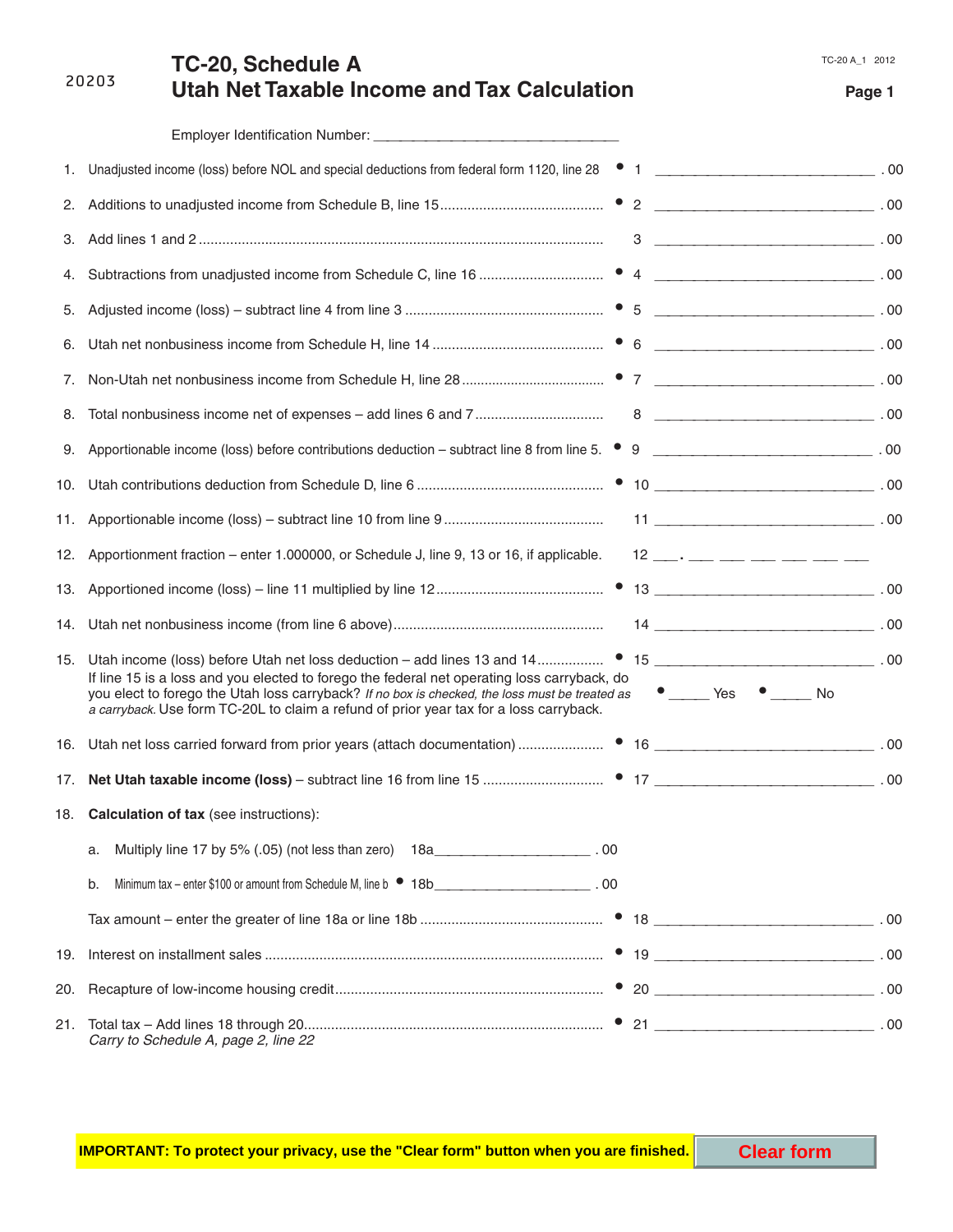### **TC-20, Schedule A — continued Page 2** 20204

| Code                            | 23. Nonrefundable credits (see instructions for two-digit codes)<br>Amount                                                            | Code | <b>Amount</b> |  |
|---------------------------------|---------------------------------------------------------------------------------------------------------------------------------------|------|---------------|--|
|                                 |                                                                                                                                       |      |               |  |
|                                 |                                                                                                                                       |      |               |  |
|                                 |                                                                                                                                       |      |               |  |
|                                 |                                                                                                                                       |      |               |  |
|                                 | 24. Net tax – Subtract line 23 from line 22 (cannot be less than line 18b or less than zero) ● 24 ________________________________.00 |      |               |  |
|                                 |                                                                                                                                       |      |               |  |
| Enter here and on TC-20, line 7 |                                                                                                                                       |      |               |  |
|                                 |                                                                                                                                       |      |               |  |

27. Refundable credits (see instructions for two-digit codes)

| Code                            | Amount                                                                                                                                                                                                                                                                                                                                                                           | Code | <b>Amount</b> |  |
|---------------------------------|----------------------------------------------------------------------------------------------------------------------------------------------------------------------------------------------------------------------------------------------------------------------------------------------------------------------------------------------------------------------------------|------|---------------|--|
|                                 | $27a$ $\bullet$ $\qquad \qquad$ $\qquad \qquad$ $\qquad \qquad$ $\qquad \qquad$ $\qquad \qquad$ $\qquad \qquad$ $\qquad \qquad$ $\qquad \qquad$ $\qquad \qquad$ $\qquad \qquad$ $\qquad \qquad$ $\qquad \qquad$ $\qquad \qquad$ $\qquad \qquad$ $\qquad$ $\qquad \qquad$ $\qquad$ $\qquad$ $\qquad$ $\qquad$ $\qquad$ $\qquad$ $\qquad$ $\qquad$ $\qquad$ $\qquad$ $\qquad$ $\q$ |      |               |  |
|                                 | $27c \bullet$ 00                                                                                                                                                                                                                                                                                                                                                                 |      |               |  |
|                                 |                                                                                                                                                                                                                                                                                                                                                                                  |      |               |  |
|                                 |                                                                                                                                                                                                                                                                                                                                                                                  |      |               |  |
|                                 |                                                                                                                                                                                                                                                                                                                                                                                  |      |               |  |
| Enter here and on TC-20, line 8 |                                                                                                                                                                                                                                                                                                                                                                                  |      |               |  |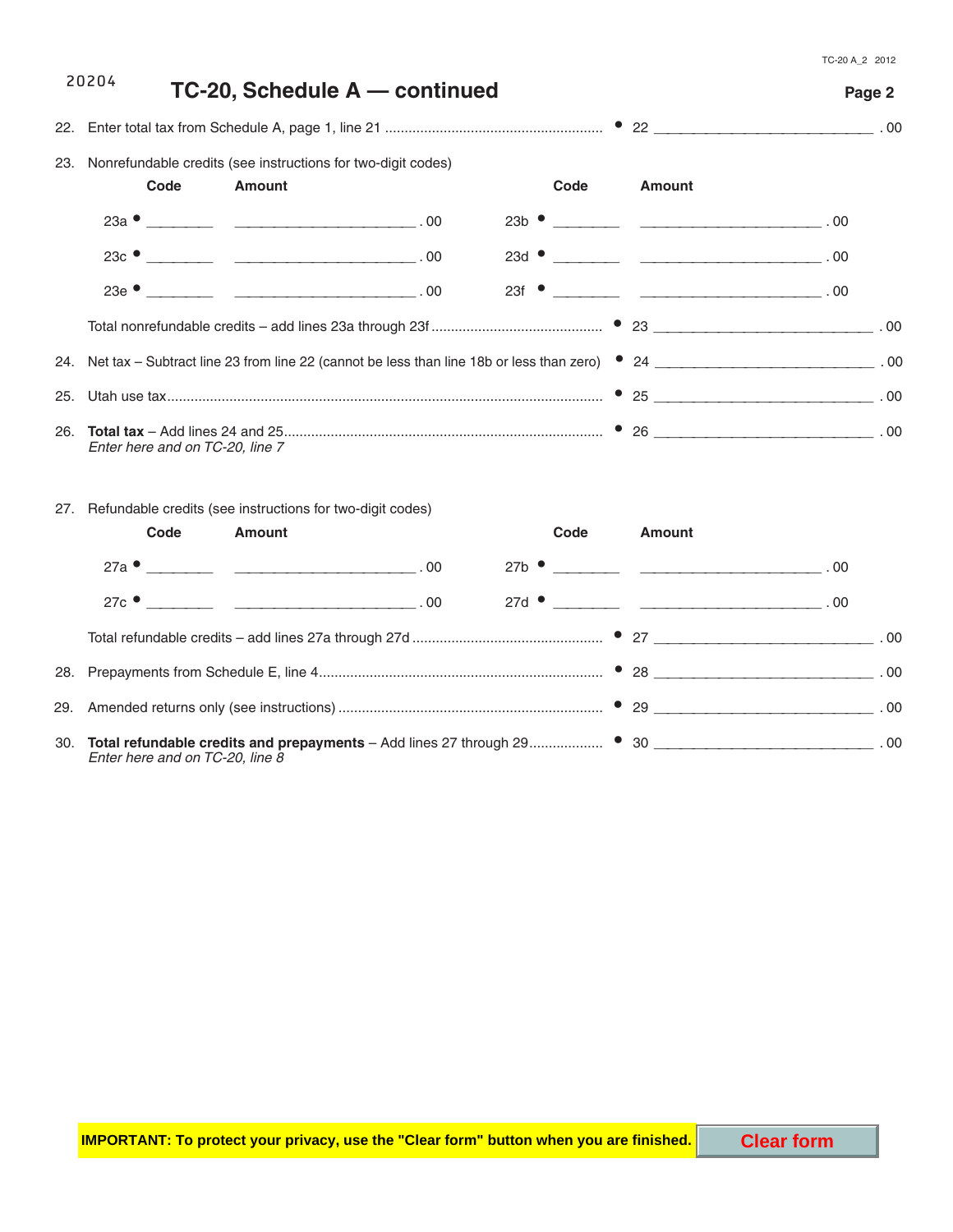# **TC-20, Schedule B Additions to Unadjusted Income**

| 1.  |                                                                                                                             |  |
|-----|-----------------------------------------------------------------------------------------------------------------------------|--|
| 2.  | a.                                                                                                                          |  |
|     | b.                                                                                                                          |  |
|     | c.                                                                                                                          |  |
|     | Any income, franchise or capital stock taxes imposed by a foreign country • 2d __________________________.00<br>d.          |  |
|     | е.                                                                                                                          |  |
| З.  |                                                                                                                             |  |
|     |                                                                                                                             |  |
| 5.  |                                                                                                                             |  |
| 6.  |                                                                                                                             |  |
| 7.  |                                                                                                                             |  |
| 8.  |                                                                                                                             |  |
| 9.  |                                                                                                                             |  |
| 10. |                                                                                                                             |  |
| 11. | Non-qualified withdrawal from Utah Educational Savings Plan (UESP) 529 account. ● 11 ____________________________.00        |  |
| 12. |                                                                                                                             |  |
|     |                                                                                                                             |  |
|     | 14. Income (loss) of unitary corporations not included in federal consolidated return • 14 _____________________________.00 |  |
|     | Enter here and on Schedule A. line 2                                                                                        |  |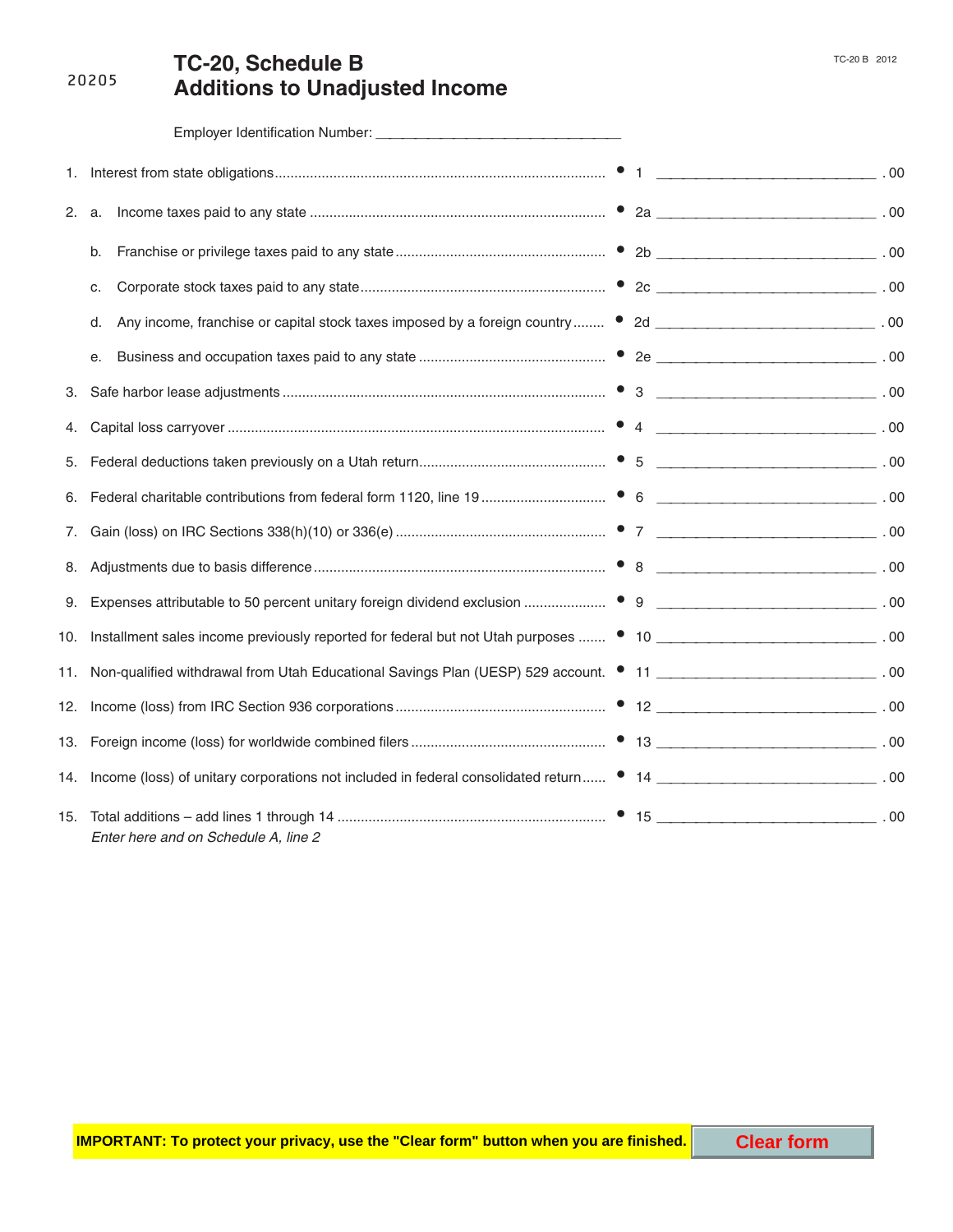# **TC-20, Schedule C Subtractions from Unadjusted Income**

| 2.  |                                                                                                                              |  |
|-----|------------------------------------------------------------------------------------------------------------------------------|--|
| 3.  |                                                                                                                              |  |
| 4.  | a.                                                                                                                           |  |
|     | b.                                                                                                                           |  |
|     | c.                                                                                                                           |  |
|     | d.                                                                                                                           |  |
| 5.  |                                                                                                                              |  |
| 6.  |                                                                                                                              |  |
| 7.  |                                                                                                                              |  |
| 8.  |                                                                                                                              |  |
| 9.  | taxable income) when IRC Sections 338(h)(10) or 336(e) have been elected                                                     |  |
| 10. |                                                                                                                              |  |
|     | 11. Interest expense not deducted on federal return under IRC Section 265(b) or 291(e) ● 11 ______________________________00 |  |
| 12. | exempt under UC §59-7-102(1)(c)                                                                                              |  |
| 13. |                                                                                                                              |  |
| 14. | from a captive REIT                                                                                                          |  |
| 15. |                                                                                                                              |  |
| 16. | Enter here and on Schedule A, line 4                                                                                         |  |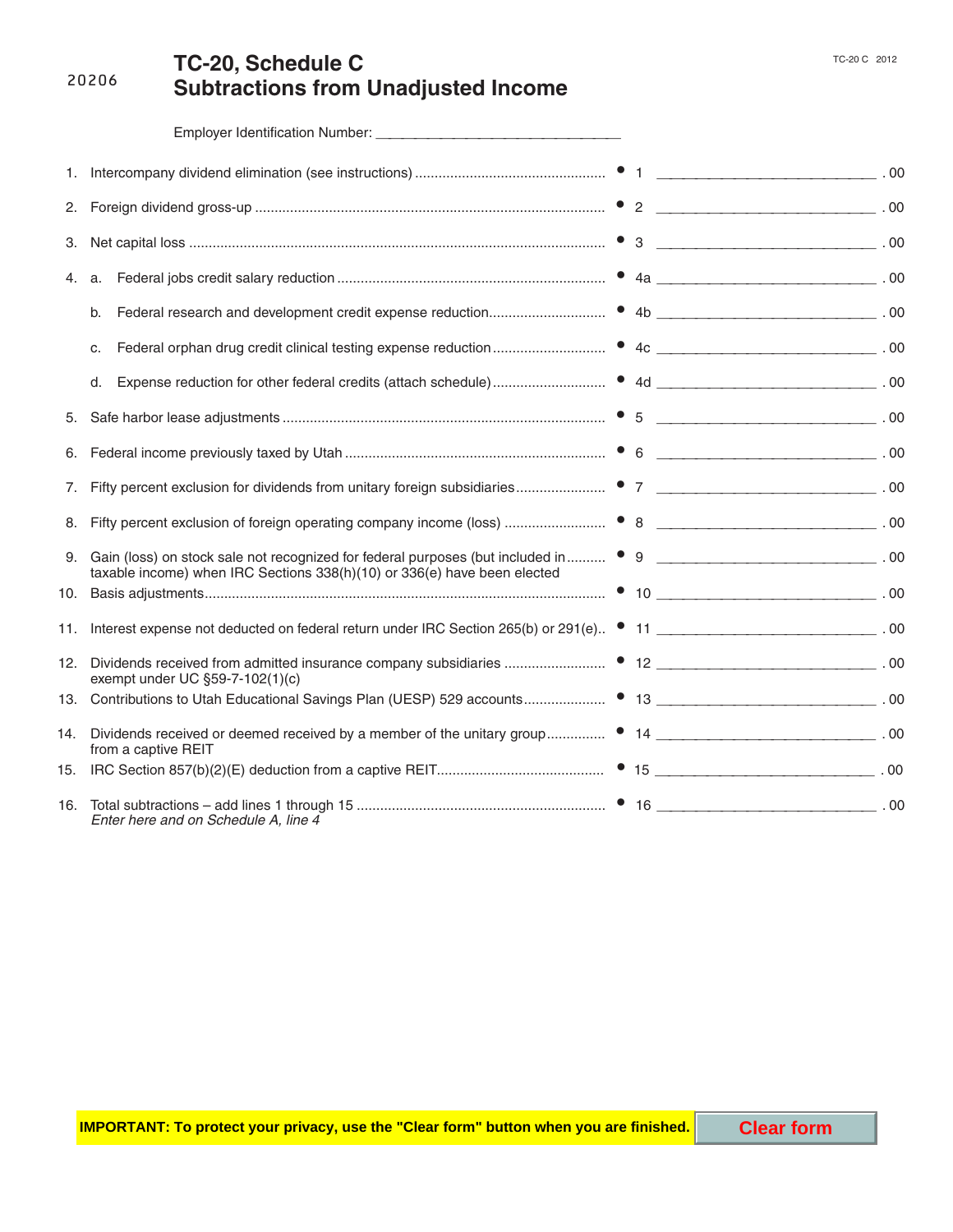# **TC-20, Schedule D Utah Contributions Deduction**

| If a loss, no contribution deduction is allowed. |  |  |
|--------------------------------------------------|--|--|
|                                                  |  |  |
|                                                  |  |  |
|                                                  |  |  |
|                                                  |  |  |
| Enter here and on Schedule A, line 10.           |  |  |
| (subtract line 6 from line 5)                    |  |  |

| TC-20, Schedule E              |
|--------------------------------|
| <b>Prepayments of Any Type</b> |

|                                       |                                                             |                                                              | 2. Extension prepayment Date: 1 1 1 Check number: 2 2 2 2 00 |  |
|---------------------------------------|-------------------------------------------------------------|--------------------------------------------------------------|--------------------------------------------------------------|--|
|                                       | 3. Other prepayments (attach additional pages if necessary) |                                                              |                                                              |  |
|                                       |                                                             | a. Date: $/ / /$ Check no. 3a 2000 Check no.                 |                                                              |  |
|                                       |                                                             |                                                              |                                                              |  |
|                                       |                                                             | c. Date: $\frac{1}{1}$ $\frac{1}{1}$ Check no. 200 3c 200 3c |                                                              |  |
|                                       |                                                             | d. Date: $11$ Check no. 200 3d 200 200 30                    |                                                              |  |
|                                       |                                                             |                                                              |                                                              |  |
| Enter here and on Schedule A, line 28 |                                                             |                                                              |                                                              |  |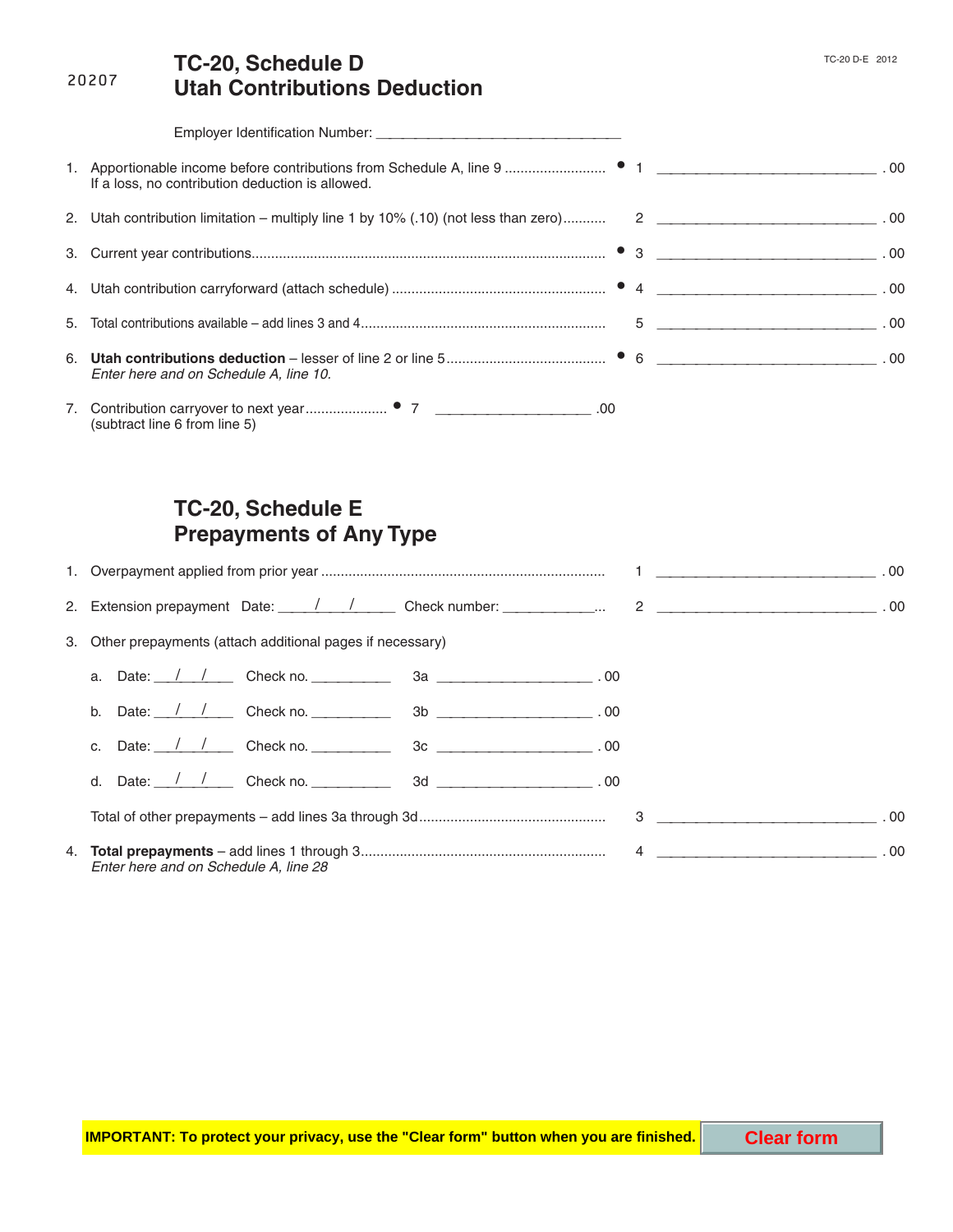# **TC-20, Schedule H Nonbusiness Income Net of Expenses Access Access Page 1**

Employer Identification Number: \_\_\_\_\_\_

**Note:** Failure to complete this form may result in disallowance of the nonbusiness income.

### **Part 1: Utah Nonbusiness Income (nonbusiness income allocated to Utah)**

| Type of Utah<br>Nonbusiness Income<br>(Column A)                                | <b>Acquisition Date</b><br>Asset(s)<br>(Column B) | Beginning Value of<br>Investment Used<br>of Utah Nonbusiness to Produce Utah<br>Nonbusiness Income<br>(Column C)      |                              | Ending Value of<br><b>Investment Used</b><br>to Produce Utah<br>Nonbusiness Income<br>(Column D) |     | Utah Nonbusiness Income<br>(Column E)                                                     |     |
|---------------------------------------------------------------------------------|---------------------------------------------------|-----------------------------------------------------------------------------------------------------------------------|------------------------------|--------------------------------------------------------------------------------------------------|-----|-------------------------------------------------------------------------------------------|-----|
|                                                                                 |                                                   |                                                                                                                       |                              |                                                                                                  |     | $\overline{\phantom{a}}$ .00                                                              |     |
|                                                                                 |                                                   |                                                                                                                       |                              |                                                                                                  |     |                                                                                           |     |
|                                                                                 |                                                   |                                                                                                                       |                              |                                                                                                  |     |                                                                                           |     |
|                                                                                 |                                                   |                                                                                                                       |                              |                                                                                                  |     |                                                                                           |     |
|                                                                                 |                                                   |                                                                                                                       |                              |                                                                                                  |     |                                                                                           |     |
|                                                                                 |                                                   |                                                                                                                       |                              |                                                                                                  |     |                                                                                           |     |
|                                                                                 |                                                   |                                                                                                                       |                              |                                                                                                  |     |                                                                                           |     |
| 4a. Description of direct expenses<br>related to line 1a (above):               |                                                   |                                                                                                                       |                              | Amount of<br>direct expense:                                                                     |     |                                                                                           |     |
| 4b. Description of direct expenses<br>related to line 1b (above):               |                                                   |                                                                                                                       |                              | Amount of<br>direct expense:                                                                     |     |                                                                                           |     |
| 4c. Description of direct expenses<br>related to line 1c (above):               |                                                   | <u> 2008 - Johann Stoff, amerikansk politiker (d. 1982)</u>                                                           |                              | Amount of<br>direct expense:                                                                     |     |                                                                                           |     |
| 4d. Description of direct expenses<br>related to line 1d (above):               |                                                   | <u> 1989 - Johann Barbara, martin amerikan persoan di sebagai persoan di sebagai persoan di sebagai persoan di se</u> |                              | Amount of<br>direct expense:                                                                     |     | $\overline{\phantom{a}}$ .00                                                              |     |
| 4e. Description of direct expenses                                              |                                                   |                                                                                                                       |                              | Amount of<br>direct expense:                                                                     |     |                                                                                           |     |
|                                                                                 |                                                   |                                                                                                                       |                              |                                                                                                  |     |                                                                                           |     |
|                                                                                 |                                                   |                                                                                                                       |                              |                                                                                                  |     |                                                                                           |     |
| <b>Indirect Related Expenses</b><br>for Utah Nonbusiness Income                 |                                                   | <b>Total Assets Used</b><br>to Produce Utah<br>Nonbusiness Income<br>(Column A)                                       |                              | <b>Total Assets</b><br>(Column B)                                                                |     |                                                                                           |     |
| 7. Beginning-of-year assets (enter in<br>Col. A the amount from line 2, Col. C) |                                                   |                                                                                                                       |                              | $\sim$ .00 $\sim$ .00 $\sim$                                                                     |     |                                                                                           |     |
| 8. End-of-year assets (enter in Col. A<br>the amount from line 2, Col. D)       |                                                   |                                                                                                                       | $\overline{\phantom{0}}$ .00 |                                                                                                  | .00 |                                                                                           |     |
| 9. Sum of beginning and ending asset<br>values - add lines 7 and 8              |                                                   |                                                                                                                       |                              | $\sim$ .00 $\sim$ .00 $\sim$                                                                     |     |                                                                                           |     |
| 10. Average asset value – line 9 divided by 2.                                  |                                                   |                                                                                                                       |                              | $\sim$ .00 $\sim$ .00 $\sim$                                                                     |     |                                                                                           |     |
|                                                                                 |                                                   |                                                                                                                       |                              |                                                                                                  |     |                                                                                           |     |
|                                                                                 |                                                   |                                                                                                                       |                              |                                                                                                  |     |                                                                                           | .00 |
|                                                                                 |                                                   |                                                                                                                       |                              |                                                                                                  |     | 13. Indirect related expenses for Utah nonbusiness income - line 11 multiplied by line 12 | .00 |
| Fnter on: TC-20, Schedule A, line 6:                                            |                                                   |                                                                                                                       |                              |                                                                                                  |     |                                                                                           | .00 |
|                                                                                 |                                                   | <b>IMPORTANT: To protect your privacy, use the "Clear form" button when you are finished.</b>                         |                              |                                                                                                  |     | <b>Clear form</b>                                                                         |     |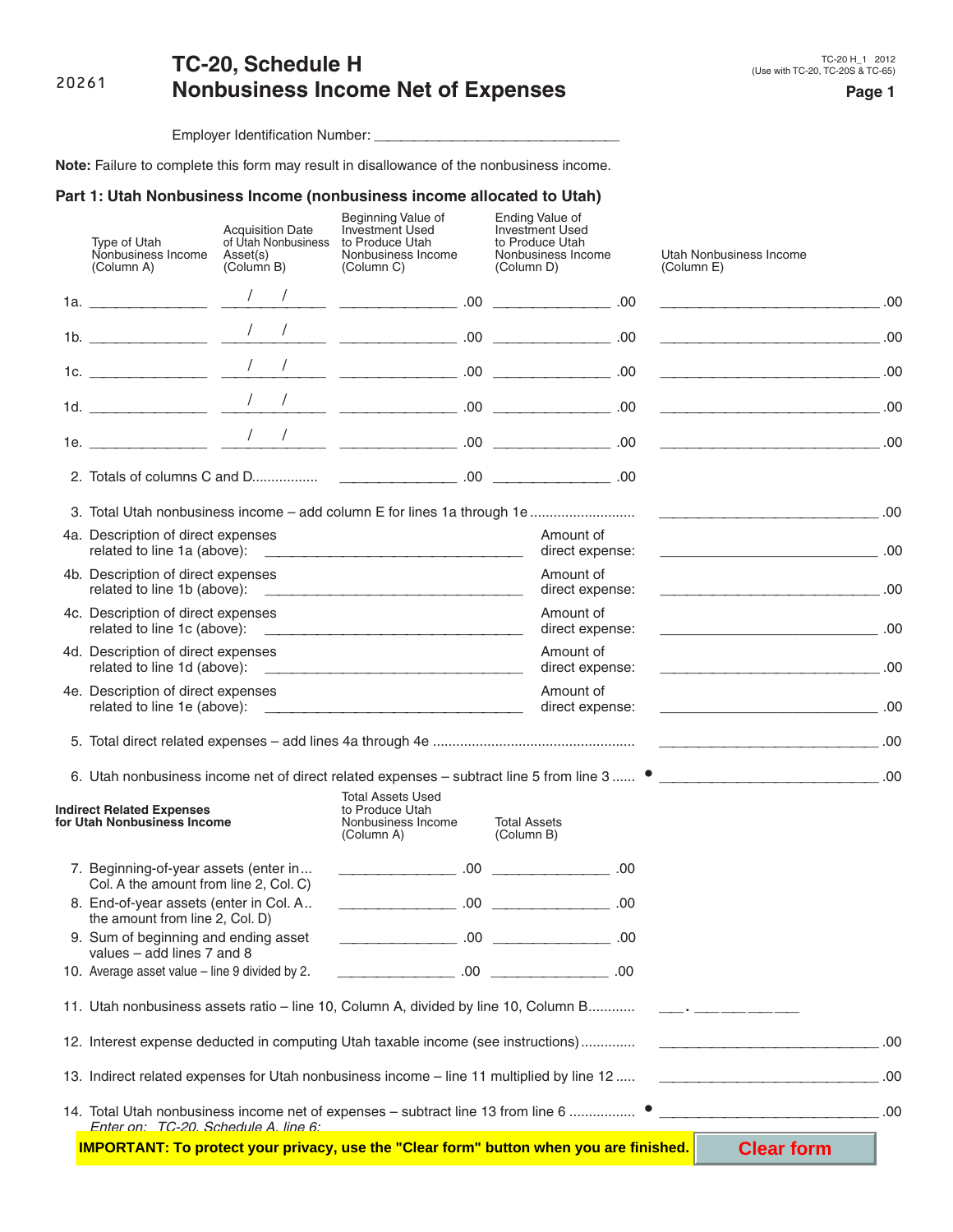#### **TC-20, Schedule H — continued Page 2 Page 2** 20262

### **Part 2: Non-Utah Nonbusiness Income (nonbusiness income allocated outside Utah)**

| Type of Non-Utah<br>Nonbusiness Income<br>(Column A)                              | <b>Acquisition Date</b><br>of Non-Utah Non-<br>business Asset(s)<br>(Column B) | Beginning Value of<br>Investment Used<br>to Produce Non-Utah<br>Nonbusiness Income<br>(Column C) | Ending Value of<br><b>Investment Used</b><br>to Produce Non-Utah<br>Nonbusiness Income<br>(Column D)                                                                                                                                                                                                                                                                                                                                                                 | Non-Utah Nonbusiness Income<br>(Column E)                                                                                                                                                 |  |
|-----------------------------------------------------------------------------------|--------------------------------------------------------------------------------|--------------------------------------------------------------------------------------------------|----------------------------------------------------------------------------------------------------------------------------------------------------------------------------------------------------------------------------------------------------------------------------------------------------------------------------------------------------------------------------------------------------------------------------------------------------------------------|-------------------------------------------------------------------------------------------------------------------------------------------------------------------------------------------|--|
|                                                                                   |                                                                                |                                                                                                  |                                                                                                                                                                                                                                                                                                                                                                                                                                                                      |                                                                                                                                                                                           |  |
|                                                                                   |                                                                                |                                                                                                  |                                                                                                                                                                                                                                                                                                                                                                                                                                                                      |                                                                                                                                                                                           |  |
|                                                                                   |                                                                                |                                                                                                  |                                                                                                                                                                                                                                                                                                                                                                                                                                                                      |                                                                                                                                                                                           |  |
|                                                                                   |                                                                                |                                                                                                  |                                                                                                                                                                                                                                                                                                                                                                                                                                                                      |                                                                                                                                                                                           |  |
|                                                                                   |                                                                                |                                                                                                  |                                                                                                                                                                                                                                                                                                                                                                                                                                                                      |                                                                                                                                                                                           |  |
|                                                                                   |                                                                                |                                                                                                  |                                                                                                                                                                                                                                                                                                                                                                                                                                                                      |                                                                                                                                                                                           |  |
|                                                                                   |                                                                                | 17. Total non-Utah nonbusiness income - add column E for lines 15a through 15e                   |                                                                                                                                                                                                                                                                                                                                                                                                                                                                      | $\overline{\phantom{a}}$ .00                                                                                                                                                              |  |
| 18a. Description of direct expenses                                               |                                                                                |                                                                                                  | Amount of<br>direct expense:                                                                                                                                                                                                                                                                                                                                                                                                                                         | $\overline{\phantom{iiiiiiiiiiiiiiiii}}$ .00                                                                                                                                              |  |
| 18b. Description of direct expenses                                               |                                                                                |                                                                                                  | Amount of<br>direct expense:                                                                                                                                                                                                                                                                                                                                                                                                                                         | $\overline{0}$                                                                                                                                                                            |  |
| 18c. Description of direct expenses                                               |                                                                                |                                                                                                  | Amount of                                                                                                                                                                                                                                                                                                                                                                                                                                                            |                                                                                                                                                                                           |  |
| 18d. Description of direct expenses                                               |                                                                                |                                                                                                  | direct expense:<br>Amount of                                                                                                                                                                                                                                                                                                                                                                                                                                         |                                                                                                                                                                                           |  |
|                                                                                   |                                                                                |                                                                                                  | direct expense:                                                                                                                                                                                                                                                                                                                                                                                                                                                      |                                                                                                                                                                                           |  |
| 18e. Description of direct expenses                                               |                                                                                |                                                                                                  | Amount of<br>direct expense:                                                                                                                                                                                                                                                                                                                                                                                                                                         | $\overline{\phantom{iiiiiiiiiiiiiiiii}}$ .00                                                                                                                                              |  |
|                                                                                   |                                                                                |                                                                                                  |                                                                                                                                                                                                                                                                                                                                                                                                                                                                      |                                                                                                                                                                                           |  |
|                                                                                   |                                                                                |                                                                                                  |                                                                                                                                                                                                                                                                                                                                                                                                                                                                      | 20. Non-Utah nonbusiness income net of direct related expenses - subtract line 19 from line 17 · __________________________.00                                                            |  |
| <b>Indirect Related Expenses</b><br>for Non-Utah Nonbusiness Income               |                                                                                | <b>Total Assets Used</b><br>to Produce Non-Utah<br>Nonbusiness Income<br>(Column A)              | <b>Total Assets</b><br>(Column B)                                                                                                                                                                                                                                                                                                                                                                                                                                    |                                                                                                                                                                                           |  |
| 21. Beginning-of-year assets (enter in<br>Col. A the amount from line 16, Col. C) |                                                                                |                                                                                                  | $\begin{tabular}{c} \multicolumn{2}{c }{\textbf{1}} & \multicolumn{2}{c }{\textbf{2}} \\ \multicolumn{2}{c }{\textbf{2}} & \multicolumn{2}{c }{\textbf{3}} \\ \multicolumn{2}{c }{\textbf{4}} & \multicolumn{2}{c }{\textbf{5}} \\ \multicolumn{2}{c }{\textbf{5}} & \multicolumn{2}{c }{\textbf{6}} \\ \multicolumn{2}{c }{\textbf{6}} & \multicolumn{2}{c }{\textbf{6}} \\ \multicolumn{2}{c }{\textbf{7}} & \multicolumn{2}{c }{\textbf{8}} \\ \multicolumn{2}{c$ |                                                                                                                                                                                           |  |
| 22. End-of-year assets (enter in Col. A<br>the amount from line 16, Col. D)       |                                                                                |                                                                                                  |                                                                                                                                                                                                                                                                                                                                                                                                                                                                      |                                                                                                                                                                                           |  |
| 23. Sum of beginning and ending asset<br>values - add lines 21 and 22             |                                                                                |                                                                                                  | $\begin{tabular}{c} \multicolumn{2}{c }{\textbf{1}} & \multicolumn{2}{c }{\textbf{0}} \\ \multicolumn{2}{c }{\textbf{0}} & \multicolumn{2}{c }{\textbf{0}} \\ \multicolumn{2}{c }{\textbf{0}} & \multicolumn{2}{c }{\textbf{0}} \\ \multicolumn{2}{c }{\textbf{0}} & \multicolumn{2}{c }{\textbf{0}} \\ \multicolumn{2}{c }{\textbf{0}} & \multicolumn{2}{c }{\textbf{0}} \\ \multicolumn{2}{c }{\textbf{0}} & \multicolumn{2}{c }{\textbf{0}} \\ \multicolumn{2}{c$ |                                                                                                                                                                                           |  |
|                                                                                   |                                                                                |                                                                                                  |                                                                                                                                                                                                                                                                                                                                                                                                                                                                      |                                                                                                                                                                                           |  |
|                                                                                   |                                                                                |                                                                                                  |                                                                                                                                                                                                                                                                                                                                                                                                                                                                      | 25. Non-Utah nonbusiness assets ratio – line 24, Column A, divided by line 24, Column B ______________                                                                                    |  |
|                                                                                   |                                                                                |                                                                                                  |                                                                                                                                                                                                                                                                                                                                                                                                                                                                      |                                                                                                                                                                                           |  |
|                                                                                   |                                                                                | 27. Indirect related expenses for non-Utah nonbusiness income - line 25 multiplied by line 26    |                                                                                                                                                                                                                                                                                                                                                                                                                                                                      |                                                                                                                                                                                           |  |
| Enter on: TC-20, Schedule A, line 7;                                              | TC-20S, Schedule A, line 8; or<br>TC-65, Schedule A, line 11                   |                                                                                                  |                                                                                                                                                                                                                                                                                                                                                                                                                                                                      | 28. Total non-Utah nonbusiness income net of expenses - subtract line 27 from line 20  . [20] 28. Total non-Utah nonbusiness income net of expenses - subtract line 27 from line 20  [20] |  |

**IMPORTANT: To protect your privacy, use the "Clear form" button when you are finished. Clear form**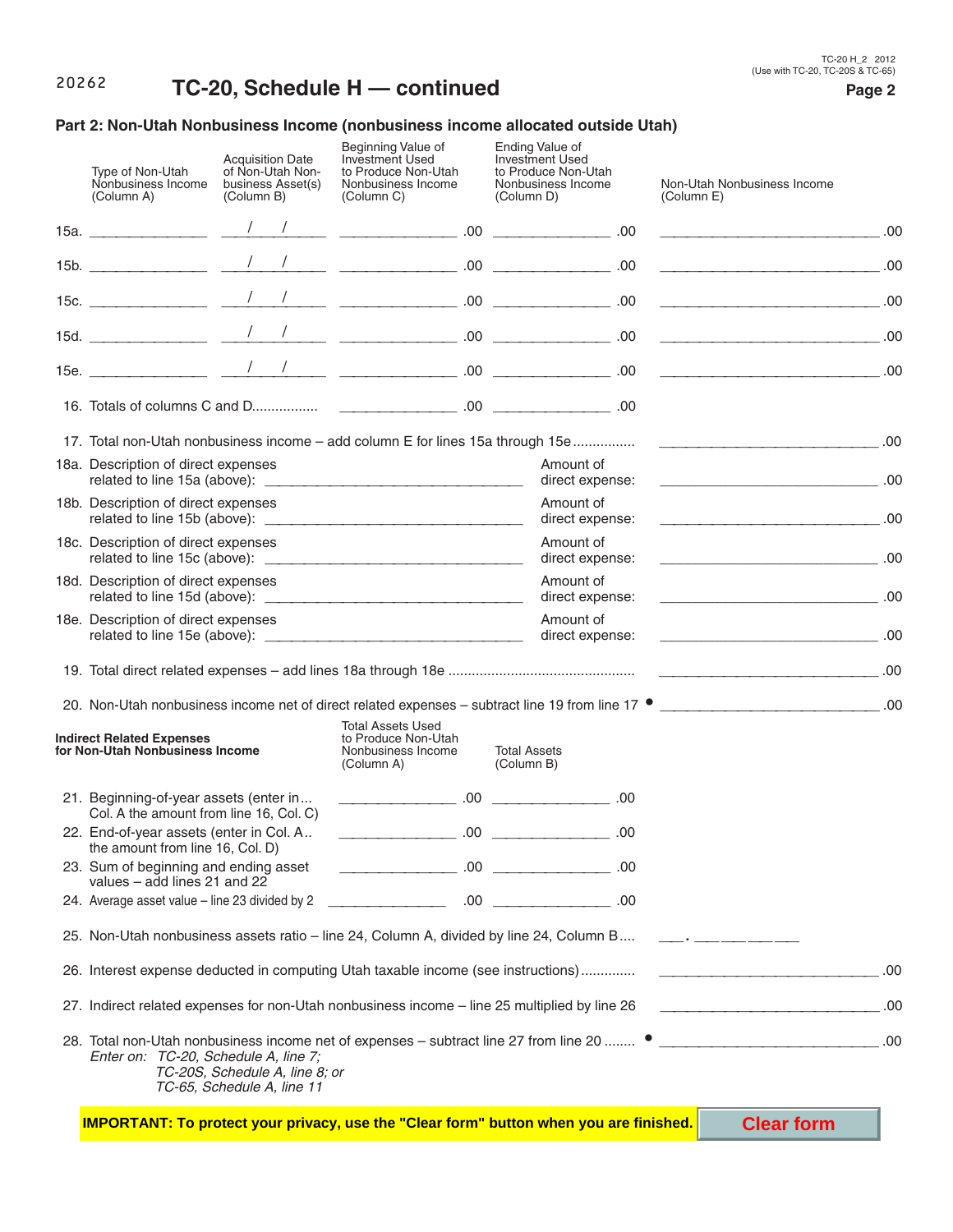# **TC-20, Schedule J Apportionment Schedule Apportionment Schedule**

Employer Identification Number: \_\_\_

**Note:** Use this schedule only if the entity does business in Utah and one or more other states and income must be apportioned to Utah.

Briefly describe the nature and location(s) of your Utah business activities:

# Apportionable Income Factors **Inside Utah** Inside Utah Inside and Outside Utah

|    | 1. Property Factor                                                                                                                                                          | <b>Column A</b> | <b>Column B</b>               |
|----|-----------------------------------------------------------------------------------------------------------------------------------------------------------------------------|-----------------|-------------------------------|
|    |                                                                                                                                                                             |                 | $\frac{1}{2}$ .00             |
|    |                                                                                                                                                                             |                 | $\sim$ 00 $\sim$              |
|    |                                                                                                                                                                             |                 |                               |
|    |                                                                                                                                                                             |                 |                               |
|    |                                                                                                                                                                             |                 | $\sim$ 00 $\sim$              |
| f. | Total tangible property - add lines  • 1f ____________________________ .00<br>1a through 1e                                                                                 |                 |                               |
|    |                                                                                                                                                                             |                 |                               |
|    | 3. Payroll Factor                                                                                                                                                           |                 |                               |
|    | and other compensation                                                                                                                                                      |                 | $\overline{\phantom{a}}$ . 00 |
|    |                                                                                                                                                                             |                 |                               |
|    | 5. Sales Factor                                                                                                                                                             |                 |                               |
|    |                                                                                                                                                                             |                 |                               |
|    | b. Sales delivered or shipped to Utah  • 5b ________________________________.00<br>purchasers from outside Utah                                                             |                 |                               |
|    | c. Sales delivered or shipped to Utah  • 5c [14] [15] C. Sales delivered or shipped to Utah  • 5c<br>purchasers from within Utah                                            |                 |                               |
|    | United States government                                                                                                                                                    |                 |                               |
|    | e. Sales shipped from Utah to buyers in states . • 5e __________________________.00<br>where the corporation has no nexus<br>(corporation not taxable in the buyer's state) |                 |                               |
| f. |                                                                                                                                                                             |                 | $\overline{\phantom{a}}$ .00  |
|    |                                                                                                                                                                             |                 | $\sim$ 00 $\sim$ 00 $\sim$    |
|    | h. Total sales and services – add lines $\bullet$ 5h<br>5a through 5g                                                                                                       |                 | $\overline{\phantom{a}}$ . 00 |
|    |                                                                                                                                                                             |                 |                               |
|    | Continued on page 2                                                                                                                                                         |                 |                               |

**IMPORTANT: To protect your privacy, use the "Clear form" button when you are finished. Clear form**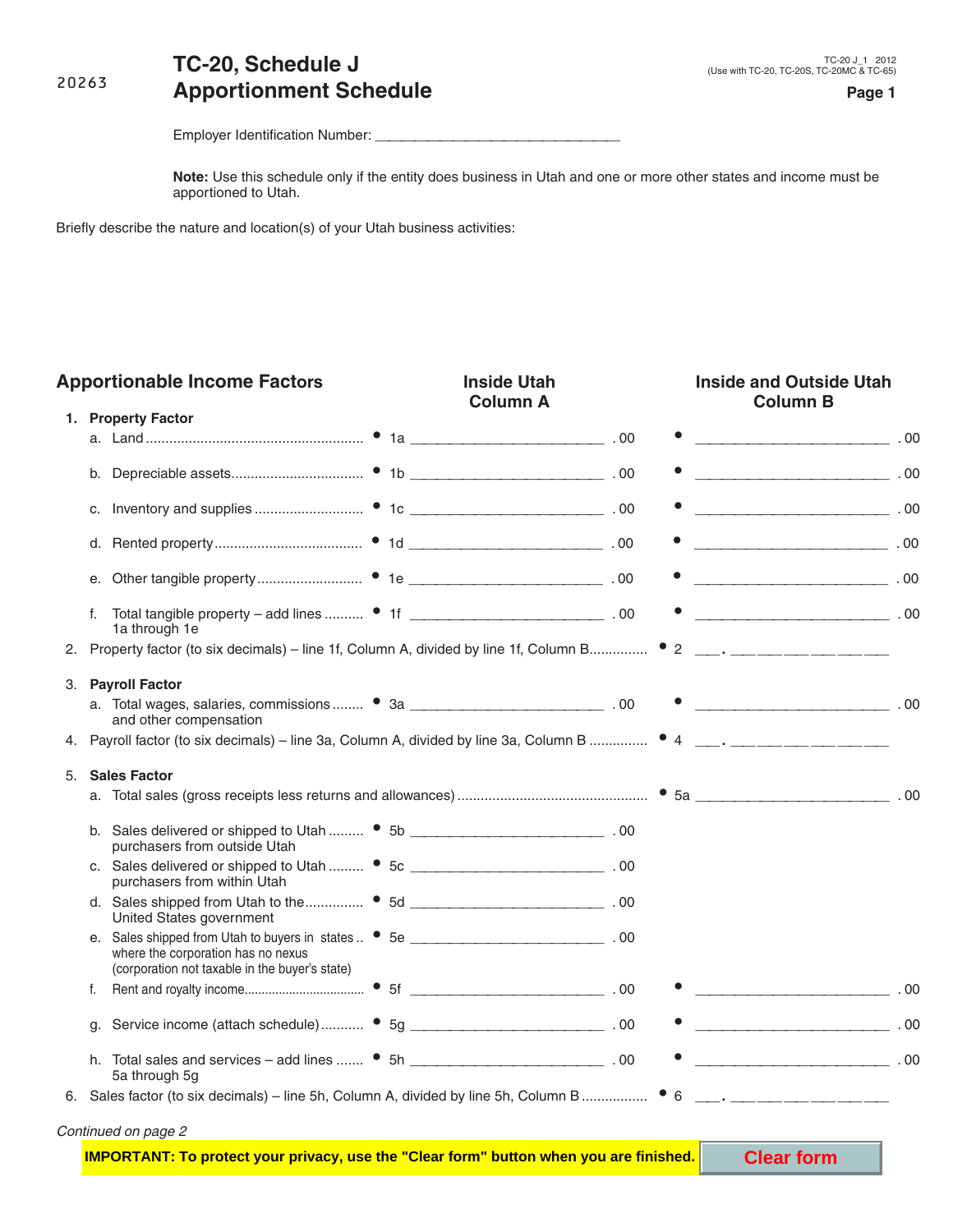|                                           | TC-20 J 2 2012 |  |
|-------------------------------------------|----------------|--|
| (Use with TC-20, TC-20S, TC-20MC & TC-65) |                |  |
|                                           |                |  |

#### **TC-20, Schedule J — continued Page 2** 20264

Sales Factor Weighted Taxpayers complete only Part 3 (see instructions). All others complete Part 1, or Part 2 if electing to double-weight the sales factor.

7. **All entities: Enter your NAICS code here**........................................................................... s 7 \_\_ \_\_ \_\_ \_\_ \_\_ \_\_

# **Part 1: Equally-weighted Three Factor Formula Election**

| $-$ divide line 8 by 3 (or the number of factors present) |  |
|-----------------------------------------------------------|--|

### **Part 2: Double-weighted Sales Factor Formula Election**

| - divide line 12 by 4 (or the number of factors present, counting the sales factor twice) |  |
|-------------------------------------------------------------------------------------------|--|

## **Part 3: Sales Factor Weighted Taxpayers Only (see instructions below)\***

| - divide line 15 by 12 (or the number of factors present, counting the sales factor 10 times) |  |  |
|-----------------------------------------------------------------------------------------------|--|--|

Enter the fraction from line 9, line 13 or line 16 above as follows:

 **TC-20 filers:** Enter on TC-20, Schedule A, line 12 **TC-20S filers:** Enter on TC-20S, Schedule A, line 11 **TC-20MC filers:** Enter on TC-20MC, Schedule A, where indicated **TC-65 filers:** Enter on TC-65, Schedule A, line 14

 \* A **Sales Factor Weighted Taxpayer** is a taxpayer having greater than 50 percent of total sales everywhere generated by economic activities performed by the taxpayer, and classified in any NAICS code except those in sections 21, 31, 32, 33, 48, 49, 51 (except Subsector 519), or 52. See Schedule J instructions for more information.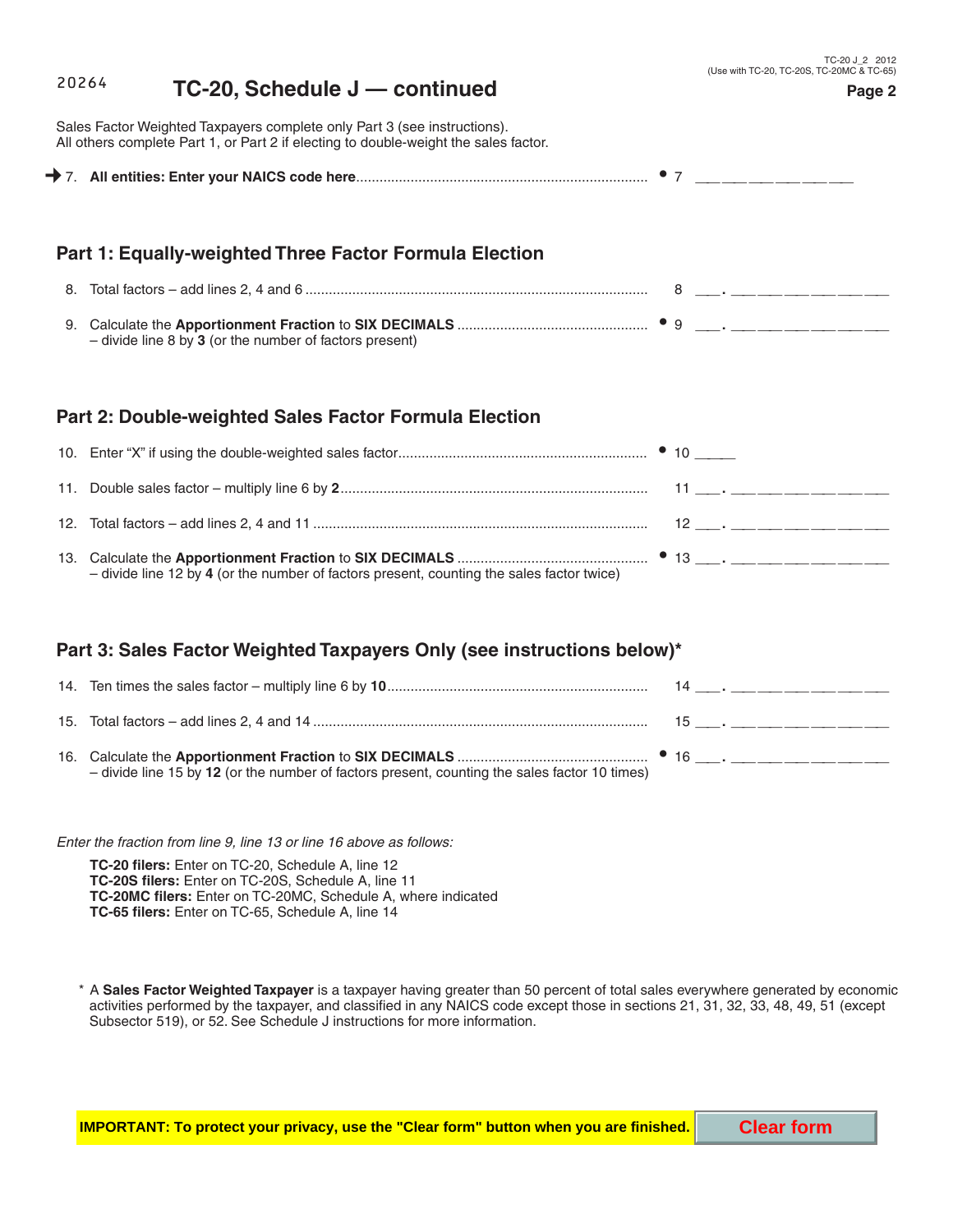Employer Identification Number: \_

#### **Instructions**

- List only corporations incorporated, qualified or doing business in Utah.
- If you need more lines, use the Schedule M, Supplemental Sheet (page 2 of this schedule).
- Federal schedules may not be substituted, since they may include corporations excluded from Utah reporting.
- Corporations required to file in Utah but not listed on this form will not be considered to have met the Utah filing requirement.
- The minimum tax of \$100 per corporation (including the parent corporation if incorporated, qualified or doing business in Utah) listed on this schedule must be entered on Schedule A, line 18b.

### **Minimum Tax**

| a. Total number of corporations incorporated, qualified or doing business in Utah $\bullet$ a |  |    |
|-----------------------------------------------------------------------------------------------|--|----|
| Enter on Schedule A, line 18b                                                                 |  | 00 |

#### Parent/Affiliate/Subsidiary Corporations Included in the Combined Filing

|     | $\bullet$ EIN | Utah Incorporation/<br><b>Qualification Number</b> | Name                                                                                                                    | <b>Tax Year End</b><br>(if different from parent) |
|-----|---------------|----------------------------------------------------|-------------------------------------------------------------------------------------------------------------------------|---------------------------------------------------|
| 1.  |               |                                                    |                                                                                                                         |                                                   |
| 2.  |               |                                                    |                                                                                                                         |                                                   |
| 3.  |               |                                                    | <u> 1999 - John John Harry Harry House, amerikan besteman besteman besteman besteman besteman besteman besteman bes</u> |                                                   |
| 4.  |               |                                                    | <u> 1999 - Jan James James, amerikansk politik (d. 1989)</u>                                                            |                                                   |
| 5.  |               |                                                    | <u> 1999 - Paul Barbarat, maria eta mondoaren harta harta (h. 1905).</u>                                                |                                                   |
| 6.  |               |                                                    | <u> 1919 - 1922 - Antonio III, amerikan menyebatkan bahasa ing kabupaten </u>                                           |                                                   |
| 7.  |               |                                                    |                                                                                                                         |                                                   |
| 8.  |               |                                                    | <u> 2008 - 2008 - 2008 - 2008 - 2008 - 2008 - 2008 - 2008 - 2008 - 2008 - 2008 - 2008 - 2008 - 2008 - 2008 - 200</u>    |                                                   |
| 9.  |               |                                                    |                                                                                                                         |                                                   |
| 10. |               |                                                    |                                                                                                                         |                                                   |
| 11. |               |                                                    | <u> 1999 - Johann John Harry Harry Harry Harry Harry Harry Harry Harry Harry Harry Harry Harry Harry Harry Harry H</u>  |                                                   |
| 12. |               |                                                    | <u> 2000 - 2000 - 2000 - 2000 - 2000 - 2000 - 2000 - 2000 - 2000 - 2000 - 2000 - 2000 - 2000 - 2000 - 2000 - 200</u>    |                                                   |
| 13. |               |                                                    |                                                                                                                         |                                                   |
| 14. |               |                                                    | <u> 2002 - Jan James James, politik američki politik (d. 1982)</u>                                                      |                                                   |
| 15. |               |                                                    |                                                                                                                         |                                                   |
| 16. |               |                                                    | <u> 2008 - Paris Paris III, prima de la propincia de la propincia de la propincia de la propincia de la propincia</u>   |                                                   |
| 17. |               |                                                    | <u> 1999 - Jan James James, participant et al. (2001)</u>                                                               |                                                   |
| 18. |               |                                                    | <u> 2000 - 2000 - 2000 - 2000 - 2000 - 2000 - 2000 - 2000 - 2000 - 2000 - 2000 - 2000 - 2000 - 2000 - 2000 - 200</u>    |                                                   |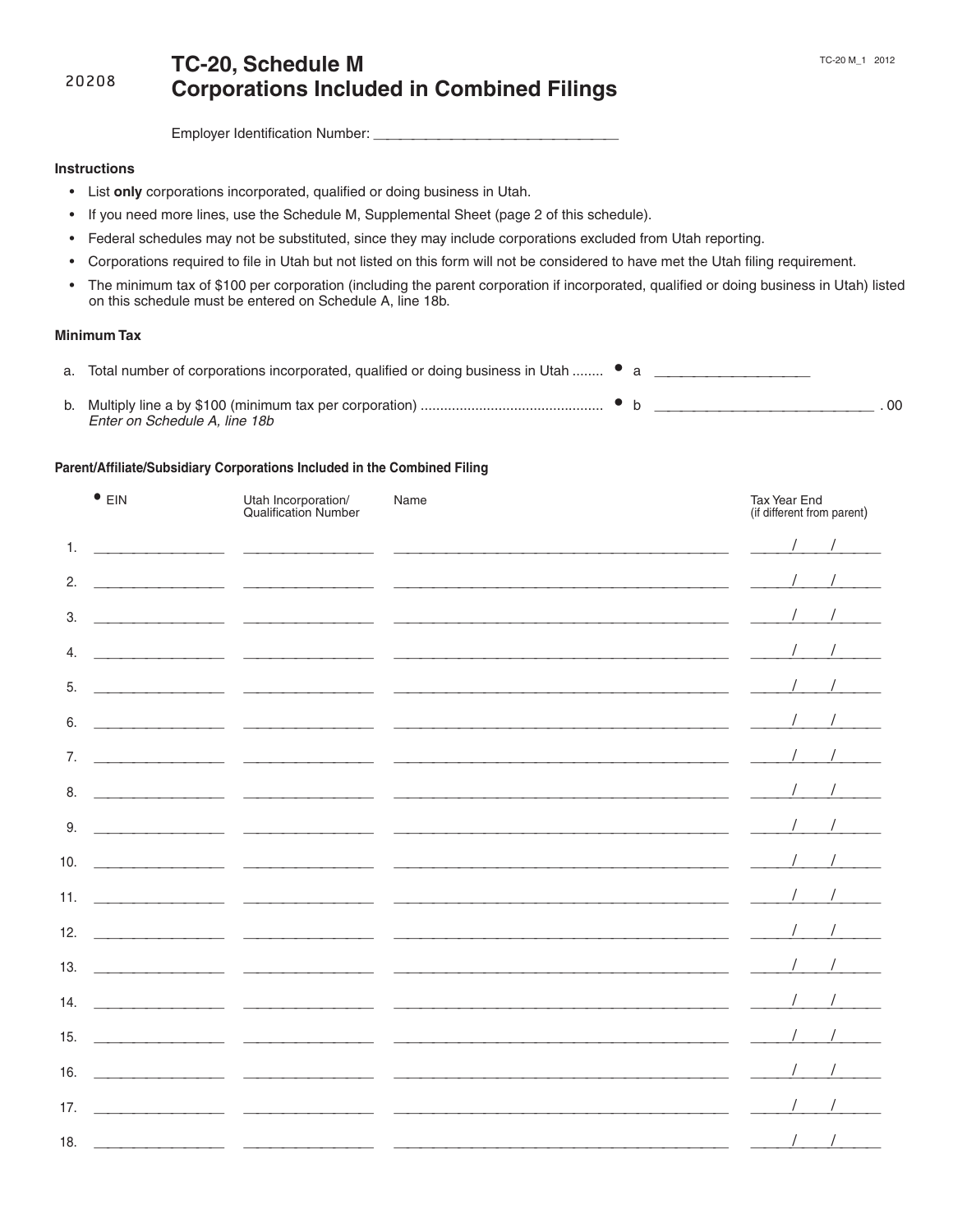See instructions on TC-20, Schedule M.  $\bullet$ 

20209

Add the corporations on each Schedule M Supplemental Sheet to the total on Schedule M subject to the \$100 minimum tax per corporation.  $\bullet$ 

| $\bullet$ EIN | Utah Incorporation/<br>Qualification Number  | Name                                                                                                                   | Tax Year End<br>(if different from parent) |
|---------------|----------------------------------------------|------------------------------------------------------------------------------------------------------------------------|--------------------------------------------|
| 1.            |                                              |                                                                                                                        |                                            |
| 2.            |                                              |                                                                                                                        |                                            |
| 3.            |                                              |                                                                                                                        |                                            |
| 4.            |                                              |                                                                                                                        |                                            |
| 5.            |                                              |                                                                                                                        |                                            |
| 6.            |                                              |                                                                                                                        |                                            |
| 7.            |                                              | a series and the series of the series of the series of the series of the series of the series of the series of         |                                            |
| 8.            |                                              |                                                                                                                        |                                            |
| 9.            |                                              | the control of the control of the control of the control of the control of the control of                              |                                            |
| 10.           | <u> 2002 - John Barbara (</u>                |                                                                                                                        |                                            |
| 11.           |                                              | <u> 1999 - Johann Johann Stor, fransk politik (d. 1989)</u>                                                            |                                            |
| 12.           | <u> 1980 - Jan Barbara Barbara, ma</u>       | <u> 1949 - Johann Johann Barn, mars ann an t-Amhain ann an t-Amhain ann an t-Amhain ann an t-Amhain ann an t-Amhai</u> |                                            |
| 13.           |                                              |                                                                                                                        |                                            |
| 14.           |                                              |                                                                                                                        |                                            |
| 15.           |                                              |                                                                                                                        |                                            |
| 16.           |                                              | <u> 1989 - 1989 - 1989 - 1989 - 1989 - 1989 - 1989 - 1989 - 1989 - 1989 - 1989 - 1989 - 1989 - 1989 - 1989 - 19</u>    |                                            |
| 17.           | the control of the control of the control of |                                                                                                                        |                                            |
| 18.           | <u> 1990 - Johann Barbara, mart</u>          |                                                                                                                        |                                            |
| 19.           |                                              |                                                                                                                        |                                            |
| 20.           |                                              | <u> 2000 - Paul Marie Marie (2000), provincial de la provincia de la provincia de la provincia de la provincia de</u>  |                                            |
| 21.           |                                              | <u> 1999 - Jan James James, amerikan bernama dan bernama dan bernama</u>                                               |                                            |
| 22.           |                                              |                                                                                                                        |                                            |
| 23.           |                                              | <u> 1999 - Jan James James, maria (h. 1989).</u>                                                                       |                                            |
| 24.           |                                              |                                                                                                                        |                                            |
| 25.           |                                              |                                                                                                                        |                                            |
|               |                                              | <b>IMPORTANT: To protect your privacy, use the "Clear form" button when you are finished.</b>                          | <b>Clear form</b>                          |